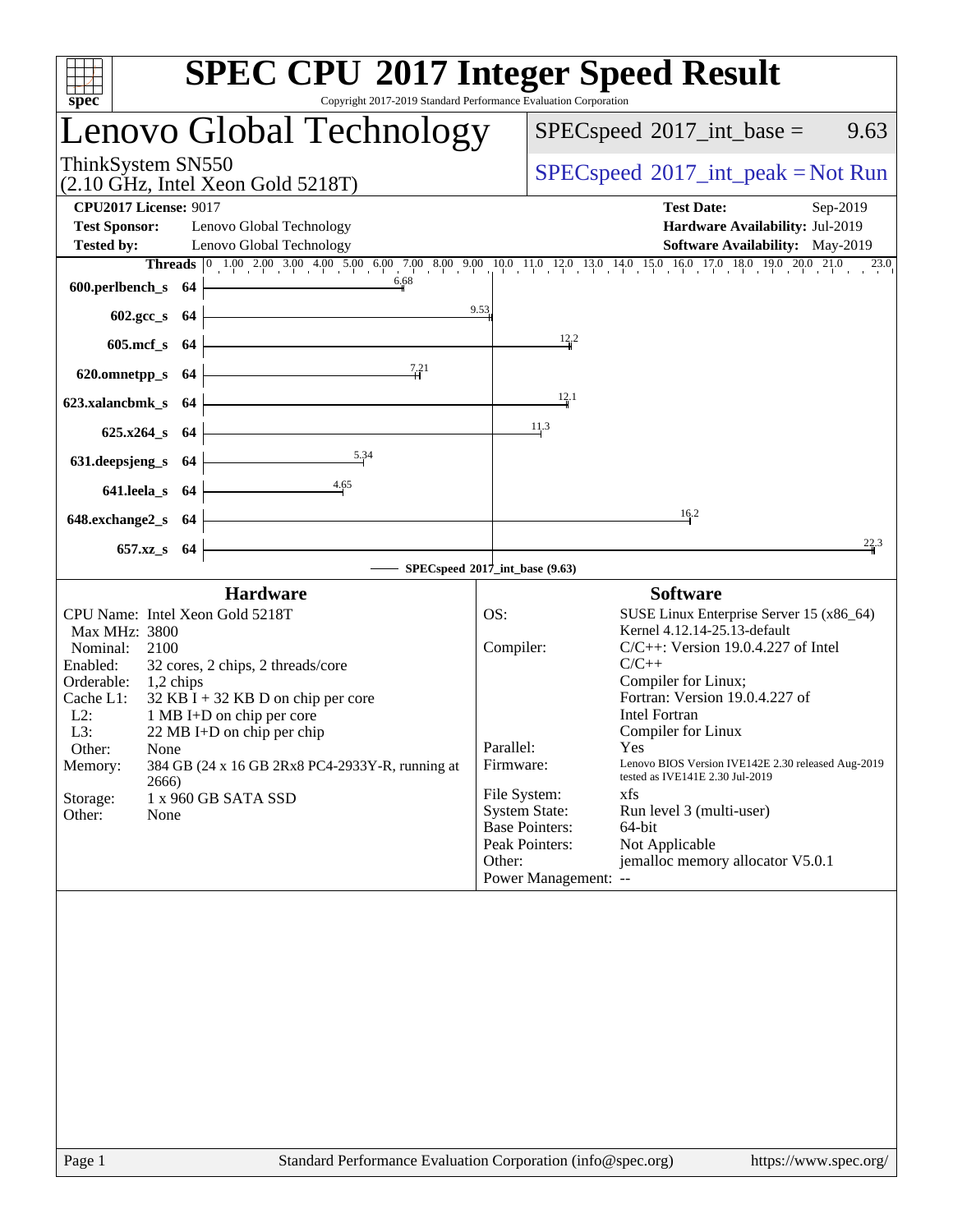

### **[SPEC CPU](http://www.spec.org/auto/cpu2017/Docs/result-fields.html#SPECCPU2017IntegerSpeedResult)[2017 Integer Speed Result](http://www.spec.org/auto/cpu2017/Docs/result-fields.html#SPECCPU2017IntegerSpeedResult)** Copyright 2017-2019 Standard Performance Evaluation Corporation

# Lenovo Global Technology

 $SPECspeed^{\circ}2017\_int\_base =$  $SPECspeed^{\circ}2017\_int\_base =$  9.63

(2.10 GHz, Intel Xeon Gold 5218T)

ThinkSystem SN550<br>  $SPEC speed^{\circ}2017\_int\_peak = Not Run$ 

**[Test Sponsor:](http://www.spec.org/auto/cpu2017/Docs/result-fields.html#TestSponsor)** Lenovo Global Technology **[Hardware Availability:](http://www.spec.org/auto/cpu2017/Docs/result-fields.html#HardwareAvailability)** Jul-2019 **[Tested by:](http://www.spec.org/auto/cpu2017/Docs/result-fields.html#Testedby)** Lenovo Global Technology **[Software Availability:](http://www.spec.org/auto/cpu2017/Docs/result-fields.html#SoftwareAvailability)** May-2019

**[CPU2017 License:](http://www.spec.org/auto/cpu2017/Docs/result-fields.html#CPU2017License)** 9017 **[Test Date:](http://www.spec.org/auto/cpu2017/Docs/result-fields.html#TestDate)** Sep-2019

## **[Results Table](http://www.spec.org/auto/cpu2017/Docs/result-fields.html#ResultsTable)**

|                                      | <b>Base</b>    |                |       |                | <b>Peak</b> |                |       |                |                |              |                |              |                |              |
|--------------------------------------|----------------|----------------|-------|----------------|-------------|----------------|-------|----------------|----------------|--------------|----------------|--------------|----------------|--------------|
| <b>Benchmark</b>                     | <b>Threads</b> | <b>Seconds</b> | Ratio | <b>Seconds</b> | Ratio       | <b>Seconds</b> | Ratio | <b>Threads</b> | <b>Seconds</b> | <b>Ratio</b> | <b>Seconds</b> | <b>Ratio</b> | <b>Seconds</b> | <b>Ratio</b> |
| $600.$ perlbench $\mathsf{S}$        | 64             | 268            | 6.63  | 266            | 6.68        | 265            | 6.69  |                |                |              |                |              |                |              |
| $602 \text{.} \text{gcc}\text{_<}$ s | 64             | 418            | 9.53  | 418            | 9.53        | 415            | 9.60  |                |                |              |                |              |                |              |
| $605$ .mcf s                         | 64             | 387            | 12.2  | 387            | 12.2        | 385            | 12.3  |                |                |              |                |              |                |              |
| 620.omnetpp_s                        | 64             | 231            | 7.07  | 225            | 7.24        | 226            | 7.21  |                |                |              |                |              |                |              |
| 623.xalancbmk s                      | 64             | 117            | 12.1  | 116            | 12.2        | 117            | 12.1  |                |                |              |                |              |                |              |
| $625.x264_s$                         | 64             | 157            | 11.2  | 157            | 11.3        | 157            | 11.3  |                |                |              |                |              |                |              |
| 631.deepsjeng_s                      | 64             | 268            | 5.34  | 268            | 5.34        | 269            | 5.34  |                |                |              |                |              |                |              |
| $641$ .leela_s                       | 64             | 367            | 4.65  | 367            | 4.65        | 367            | 4.65  |                |                |              |                |              |                |              |
| $648$ .exchange $2_s$                | 64             | 181            | 16.2  | 181            | 16.2        | 181            | 16.2  |                |                |              |                |              |                |              |
| $657.xz$ s                           | 64             | 277            | 22.3  | 277            | 22.3        | 276            | 22.4  |                |                |              |                |              |                |              |
| $SPECspeed^{\circ}2017$ int base =   |                |                | 9.63  |                |             |                |       |                |                |              |                |              |                |              |

**[SPECspeed](http://www.spec.org/auto/cpu2017/Docs/result-fields.html#SPECspeed2017intpeak)[2017\\_int\\_peak =](http://www.spec.org/auto/cpu2017/Docs/result-fields.html#SPECspeed2017intpeak) Not Run**

Results appear in the [order in which they were run.](http://www.spec.org/auto/cpu2017/Docs/result-fields.html#RunOrder) Bold underlined text [indicates a median measurement.](http://www.spec.org/auto/cpu2017/Docs/result-fields.html#Median)

### **[Operating System Notes](http://www.spec.org/auto/cpu2017/Docs/result-fields.html#OperatingSystemNotes)**

Stack size set to unlimited using "ulimit -s unlimited"

## **[General Notes](http://www.spec.org/auto/cpu2017/Docs/result-fields.html#GeneralNotes)**

Environment variables set by runcpu before the start of the run: KMP AFFINITY = "granularity=fine, scatter" LD\_LIBRARY\_PATH = "/home/cpu2017-1.0.5-ic19.0u4/lib/intel64" LD\_LIBRARY\_PATH = "\$LD\_LIBRARY\_PATH:/home/cpu2017-1.0.5-ic19.0u4/je5.0.1-64" OMP\_STACKSIZE = "192M" Binaries compiled on a system with 1x Intel Core i9-799X CPU + 32GB RAM memory using Redhat Enterprise Linux 7.5 Transparent Huge Pages enabled by default Prior to runcpu invocation Filesystem page cache synced and cleared with: sync; echo 3> /proc/sys/vm/drop\_caches NA: The test sponsor attests, as of date of publication, that CVE-2017-5754 (Meltdown) is mitigated in the system as tested and documented. Yes: The test sponsor attests, as of date of publication, that CVE-2017-5753 (Spectre variant 1) is mitigated in the system as tested and documented. Yes: The test sponsor attests, as of date of publication, that CVE-2017-5715 (Spectre variant 2) is mitigated in the system as tested and documented. Yes: The test sponsor attests, as of date of publication, that CVE-2018-3640 (Spectre variant 3a) is mitigated in the system as tested and documented. Yes: The test sponsor attests, as of date of publication, that CVE-2018-3639 (Spectre variant 4) is mitigated in the system as tested and documented. jemalloc, a general purpose malloc implementation built with the RedHat Enterprise 7.5, and the system compiler gcc 4.8.5 **(Continued on next page)**

| Page 2 | Standard Performance Evaluation Corporation (info@spec.org) | https://www.spec.org/ |
|--------|-------------------------------------------------------------|-----------------------|
|        |                                                             |                       |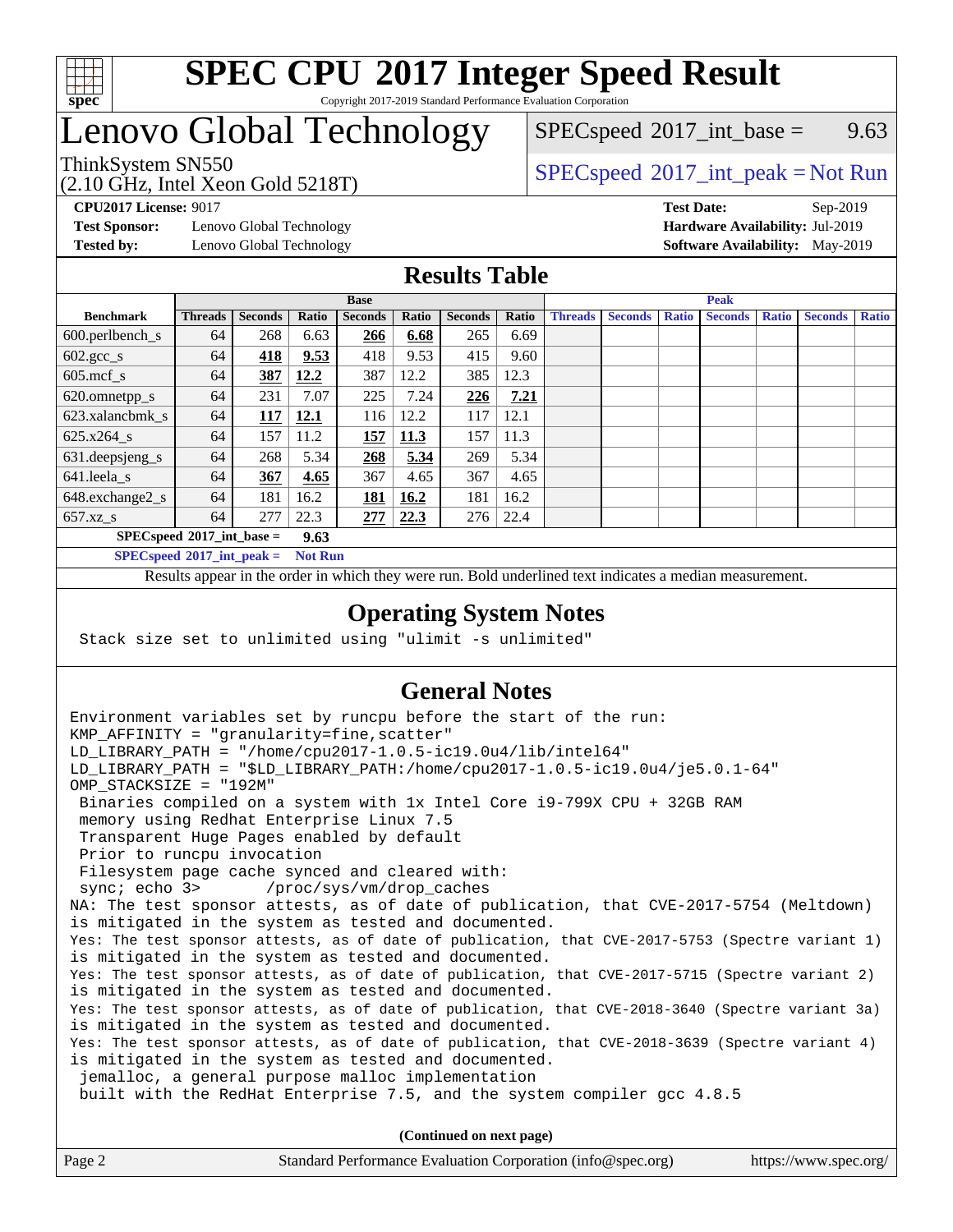

## **[SPEC CPU](http://www.spec.org/auto/cpu2017/Docs/result-fields.html#SPECCPU2017IntegerSpeedResult)[2017 Integer Speed Result](http://www.spec.org/auto/cpu2017/Docs/result-fields.html#SPECCPU2017IntegerSpeedResult)** Copyright 2017-2019 Standard Performance Evaluation Corporation

# Lenovo Global Technology

ThinkSystem SN550<br>  $SPEC speed^{\circ}2017\_int\_peak = Not Run$  $SPECspeed^{\circ}2017\_int\_base =$  $SPECspeed^{\circ}2017\_int\_base =$  9.63

(2.10 GHz, Intel Xeon Gold 5218T)

**[CPU2017 License:](http://www.spec.org/auto/cpu2017/Docs/result-fields.html#CPU2017License)** 9017 **[Test Date:](http://www.spec.org/auto/cpu2017/Docs/result-fields.html#TestDate)** Sep-2019

**[Test Sponsor:](http://www.spec.org/auto/cpu2017/Docs/result-fields.html#TestSponsor)** Lenovo Global Technology **[Hardware Availability:](http://www.spec.org/auto/cpu2017/Docs/result-fields.html#HardwareAvailability)** Jul-2019 **[Tested by:](http://www.spec.org/auto/cpu2017/Docs/result-fields.html#Testedby)** Lenovo Global Technology **[Software Availability:](http://www.spec.org/auto/cpu2017/Docs/result-fields.html#SoftwareAvailability)** May-2019

## **[General Notes \(Continued\)](http://www.spec.org/auto/cpu2017/Docs/result-fields.html#GeneralNotes)**

sources available from jemalloc.net or <https://github.com/jemalloc/jemalloc/releases>

## **[Platform Notes](http://www.spec.org/auto/cpu2017/Docs/result-fields.html#PlatformNotes)**

Page 3 Standard Performance Evaluation Corporation [\(info@spec.org\)](mailto:info@spec.org) <https://www.spec.org/> BIOS configuration: Choose Operating Mode set to Maximum Performance Choose Operating Mode set to Custom Mode MONITOR/MWAIT set to Enable Trusted Execution Technology set to Enable Workload Configuration set to I/O Sensitive Stale AtoS set to Enable Sysinfo program /home/cpu2017-1.0.5-ic19.0u4/bin/sysinfo Rev: r5974 of 2018-05-19 9bcde8f2999c33d61f64985e45859ea9 running on linux-4brr Wed Sep 18 18:47:15 2019 SUT (System Under Test) info as seen by some common utilities. For more information on this section, see <https://www.spec.org/cpu2017/Docs/config.html#sysinfo> From /proc/cpuinfo model name : Intel(R) Xeon(R) Gold 5218T CPU @ 2.10GHz 2 "physical id"s (chips) 64 "processors" cores, siblings (Caution: counting these is hw and system dependent. The following excerpts from /proc/cpuinfo might not be reliable. Use with caution.) cpu cores : 16 siblings : 32 physical 0: cores 0 1 2 3 4 5 6 7 8 9 10 11 12 13 14 15 physical 1: cores 0 1 2 3 4 5 6 7 8 9 10 11 12 13 14 15 From lscpu: Architecture: x86\_64 CPU op-mode(s): 32-bit, 64-bit Byte Order: Little Endian  $CPU(s):$  64 On-line CPU(s) list: 0-63 Thread(s) per core: 2 Core(s) per socket: 16 Socket(s): 2 NUMA node(s): 2 Vendor ID: GenuineIntel CPU family: 6 Model: 85 Model name: Intel(R) Xeon(R) Gold 5218T CPU @ 2.10GHz Stepping: 7 CPU MHz: 2100.000 **(Continued on next page)**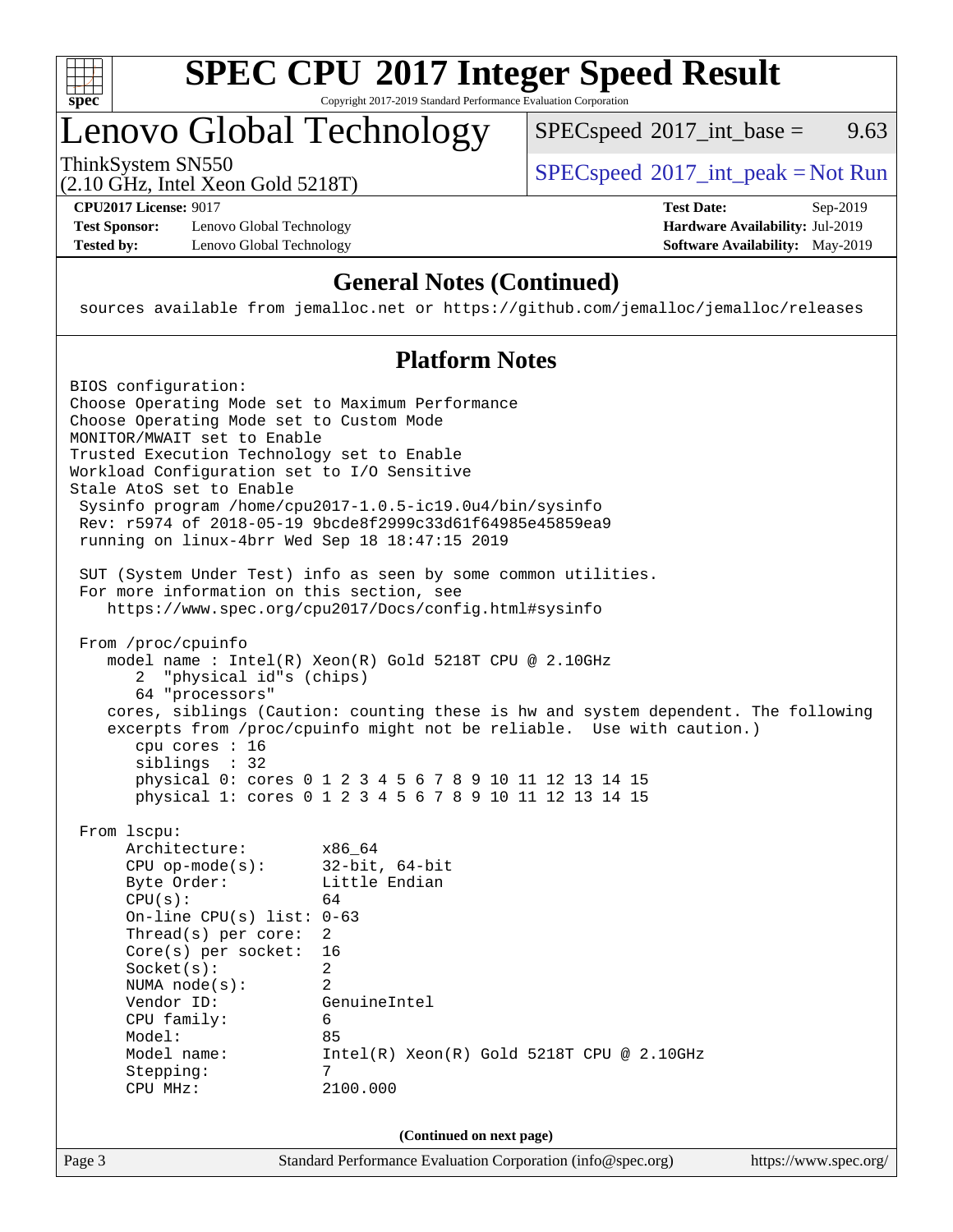

Copyright 2017-2019 Standard Performance Evaluation Corporation

Lenovo Global Technology

 $SPEC speed^{\circ}2017\_int\_base =$  9.63

ThinkSystem SN550<br>  $SPEC speed^{\circ}2017\_int\_peak = Not Run$ 

**[Test Sponsor:](http://www.spec.org/auto/cpu2017/Docs/result-fields.html#TestSponsor)** Lenovo Global Technology **[Hardware Availability:](http://www.spec.org/auto/cpu2017/Docs/result-fields.html#HardwareAvailability)** Jul-2019 **[Tested by:](http://www.spec.org/auto/cpu2017/Docs/result-fields.html#Testedby)** Lenovo Global Technology **[Software Availability:](http://www.spec.org/auto/cpu2017/Docs/result-fields.html#SoftwareAvailability)** May-2019

(2.10 GHz, Intel Xeon Gold 5218T)

**[CPU2017 License:](http://www.spec.org/auto/cpu2017/Docs/result-fields.html#CPU2017License)** 9017 **[Test Date:](http://www.spec.org/auto/cpu2017/Docs/result-fields.html#TestDate)** Sep-2019

#### **[Platform Notes \(Continued\)](http://www.spec.org/auto/cpu2017/Docs/result-fields.html#PlatformNotes)**

| BogoMIPS:               | 4200.00            |  |  |  |  |
|-------------------------|--------------------|--|--|--|--|
| Virtualization:         | $VT - x$           |  |  |  |  |
| $L1d$ cache:            | 32K                |  |  |  |  |
| Lli cache:              | 32K                |  |  |  |  |
| $L2$ cache:             | 1024K              |  |  |  |  |
| $L3$ cache:             | 22528K             |  |  |  |  |
| NUMA $node0$ $CPU(s)$ : | $0 - 15, 32 - 47$  |  |  |  |  |
| NUMA nodel CPU(s):      | $16 - 31, 48 - 63$ |  |  |  |  |
| $1.1 - 1.1$             | معاملهم مساوين     |  |  |  |  |

Flags: fpu vme de pse tsc msr pae mce cx8 apic sep mtrr pge mca cmov pat pse36 clflush dts acpi mmx fxsr sse sse2 ss ht tm pbe syscall nx pdpe1gb rdtscp lm constant\_tsc art arch\_perfmon pebs bts rep\_good nopl xtopology nonstop\_tsc cpuid aperfmperf pni pclmulqdq dtes64 monitor ds\_cpl vmx smx est tm2 ssse3 sdbg fma cx16 xtpr pdcm pcid dca sse4\_1 sse4\_2 x2apic movbe popcnt tsc\_deadline\_timer aes xsave avx f16c rdrand lahf\_lm abm 3dnowprefetch cpuid\_fault epb cat\_l3 cdp\_l3 invpcid\_single intel\_ppin ssbd mba ibrs ibpb stibp tpr\_shadow vnmi flexpriority ept vpid fsgsbase tsc\_adjust bmi1 hle avx2 smep bmi2 erms invpcid rtm cqm mpx rdt\_a avx512f avx512dq rdseed adx smap clflushopt clwb intel\_pt avx512cd avx512bw avx512vl xsaveopt xsavec xgetbv1 xsaves cqm\_llc cqm\_occup\_llc cqm\_mbm\_total cqm\_mbm\_local dtherm ida arat pln pts hwp\_epp pku ospke avx512\_vnni flush\_l1d arch\_capabilities

```
 /proc/cpuinfo cache data
cache size : 22528 KB
```
 From numactl --hardware WARNING: a numactl 'node' might or might not correspond to a physical chip. available: 2 nodes (0-1) node 0 cpus: 0 1 2 3 4 5 6 7 8 9 10 11 12 13 14 15 32 33 34 35 36 37 38 39 40 41 42 43 44 45 46 47 node 0 size: 193092 MB node 0 free: 186504 MB node 1 cpus: 16 17 18 19 20 21 22 23 24 25 26 27 28 29 30 31 48 49 50 51 52 53 54 55 56 57 58 59 60 61 62 63 node 1 size: 193506 MB node 1 free: 193196 MB node distances: node 0 1 0: 10 21 1: 21 10 From /proc/meminfo MemTotal: 395877792 kB HugePages\_Total: 0 Hugepagesize: 2048 kB From /etc/\*release\* /etc/\*version\* os-release: NAME="SLES"

**(Continued on next page)**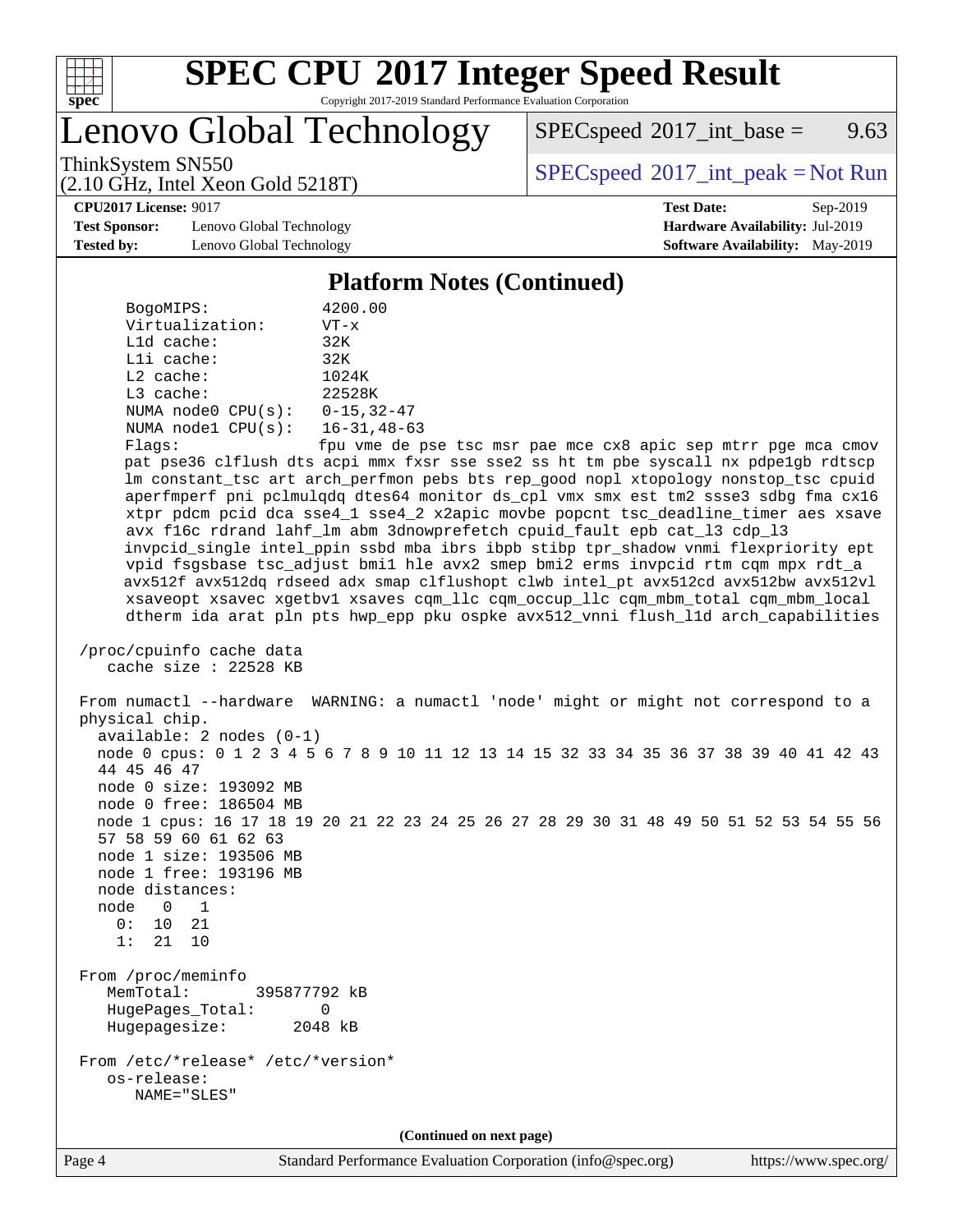

Copyright 2017-2019 Standard Performance Evaluation Corporation

Lenovo Global Technology

 $SPECspeed^{\circ}2017\_int\_base =$  $SPECspeed^{\circ}2017\_int\_base =$  9.63

(2.10 GHz, Intel Xeon Gold 5218T)

ThinkSystem SN550<br>  $SPEC speed^{\circ}2017\_int\_peak = Not Run$ 

**[Test Sponsor:](http://www.spec.org/auto/cpu2017/Docs/result-fields.html#TestSponsor)** Lenovo Global Technology **[Hardware Availability:](http://www.spec.org/auto/cpu2017/Docs/result-fields.html#HardwareAvailability)** Jul-2019 **[Tested by:](http://www.spec.org/auto/cpu2017/Docs/result-fields.html#Testedby)** Lenovo Global Technology **[Software Availability:](http://www.spec.org/auto/cpu2017/Docs/result-fields.html#SoftwareAvailability)** May-2019

**[CPU2017 License:](http://www.spec.org/auto/cpu2017/Docs/result-fields.html#CPU2017License)** 9017 **[Test Date:](http://www.spec.org/auto/cpu2017/Docs/result-fields.html#TestDate)** Sep-2019

## **[Platform Notes \(Continued\)](http://www.spec.org/auto/cpu2017/Docs/result-fields.html#PlatformNotes)**

 VERSION="15" VERSION\_ID="15" PRETTY\_NAME="SUSE Linux Enterprise Server 15" ID="sles" ID\_LIKE="suse" ANSI\_COLOR="0;32" CPE\_NAME="cpe:/o:suse:sles:15"

uname -a:

 Linux linux-4brr 4.12.14-25.13-default #1 SMP Tue Aug 14 15:07:35 UTC 2018 (947aa51) x86\_64 x86\_64 x86\_64 GNU/Linux

Kernel self-reported vulnerability status:

 CVE-2017-5754 (Meltdown): Not affected CVE-2017-5753 (Spectre variant 1): Mitigation: \_\_user pointer sanitization CVE-2017-5715 (Spectre variant 2): Mitigation: Indirect Branch Restricted Speculation, IBPB, IBRS\_FW

run-level 3 Sep 18 18:44

 SPEC is set to: /home/cpu2017-1.0.5-ic19.0u4 Filesystem Type Size Used Avail Use% Mounted on /dev/sdb3 xfs 891G 76G 815G 9% /

 Additional information from dmidecode follows. WARNING: Use caution when you interpret this section. The 'dmidecode' program reads system data which is "intended to allow hardware to be accurately determined", but the intent may not be met, as there are frequent changes to hardware, firmware, and the "DMTF SMBIOS" standard. BIOS Lenovo -[IVE141E-2.30]- 07/02/2019 Memory:

24x Samsung M393A2K43CB2-CVF 16 GB 2 rank 2933, configured at 2666

(End of data from sysinfo program)

## **[Compiler Version Notes](http://www.spec.org/auto/cpu2017/Docs/result-fields.html#CompilerVersionNotes)**

============================================================================== C | 600.perlbench\_s(base) 602.gcc\_s(base) 605.mcf\_s(base) | 625.x264\_s(base) 657.xz\_s(base) ------------------------------------------------------------------------------ Intel(R) C Intel(R) 64 Compiler for applications running on Intel(R)  $64$ , Version 19.0.4.227 Build 20190416 Copyright (C) 1985-2019 Intel Corporation. All rights reserved. ------------------------------------------------------------------------------

**(Continued on next page)**

Page 5 Standard Performance Evaluation Corporation [\(info@spec.org\)](mailto:info@spec.org) <https://www.spec.org/>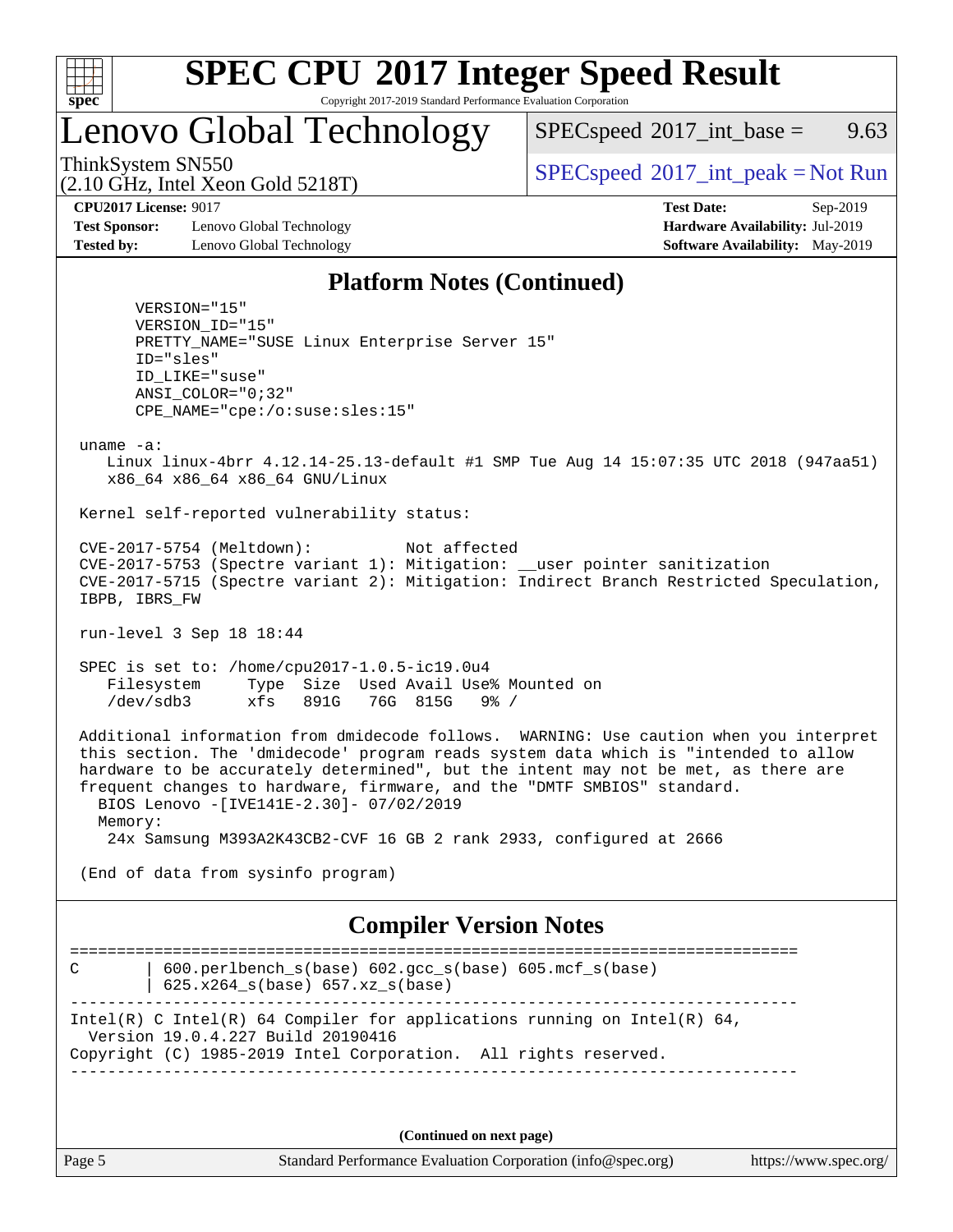

Copyright 2017-2019 Standard Performance Evaluation Corporation

## Lenovo Global Technology

 $SPECspeed^{\circ}2017\_int\_base =$  $SPECspeed^{\circ}2017\_int\_base =$  9.63

(2.10 GHz, Intel Xeon Gold 5218T)

ThinkSystem SN550<br>  $(2.10 \text{ GHz. Intel Yoon Gold 5218T})$  [SPECspeed](http://www.spec.org/auto/cpu2017/Docs/result-fields.html#SPECspeed2017intpeak)<sup>®</sup>[2017\\_int\\_peak = N](http://www.spec.org/auto/cpu2017/Docs/result-fields.html#SPECspeed2017intpeak)ot Run

**[Test Sponsor:](http://www.spec.org/auto/cpu2017/Docs/result-fields.html#TestSponsor)** Lenovo Global Technology **[Hardware Availability:](http://www.spec.org/auto/cpu2017/Docs/result-fields.html#HardwareAvailability)** Jul-2019 **[Tested by:](http://www.spec.org/auto/cpu2017/Docs/result-fields.html#Testedby)** Lenovo Global Technology **[Software Availability:](http://www.spec.org/auto/cpu2017/Docs/result-fields.html#SoftwareAvailability)** May-2019

**[CPU2017 License:](http://www.spec.org/auto/cpu2017/Docs/result-fields.html#CPU2017License)** 9017 **[Test Date:](http://www.spec.org/auto/cpu2017/Docs/result-fields.html#TestDate)** Sep-2019

## **[Compiler Version Notes \(Continued\)](http://www.spec.org/auto/cpu2017/Docs/result-fields.html#CompilerVersionNotes)**

| $620$ .omnetpp $s(base)$ $623$ .xalancbmk $s(base)$ $631$ .deepsjeng $s(base)$<br>$C++$<br>$641.$ leela_s(base)                                                                        |
|----------------------------------------------------------------------------------------------------------------------------------------------------------------------------------------|
| Intel(R) C++ Intel(R) 64 Compiler for applications running on Intel(R) 64,<br>Version 19.0.4.227 Build 20190416<br>Copyright (C) 1985-2019 Intel Corporation. All rights reserved.     |
| Fortran   $648$ . exchange2 $s$ (base)                                                                                                                                                 |
| Intel(R) Fortran Intel(R) 64 Compiler for applications running on Intel(R)<br>64, Version 19.0.4.227 Build 20190416<br>Copyright (C) 1985-2019 Intel Corporation. All rights reserved. |

## **[Base Compiler Invocation](http://www.spec.org/auto/cpu2017/Docs/result-fields.html#BaseCompilerInvocation)**

[C benchmarks](http://www.spec.org/auto/cpu2017/Docs/result-fields.html#Cbenchmarks): [icc -m64 -std=c11](http://www.spec.org/cpu2017/results/res2019q4/cpu2017-20190926-18555.flags.html#user_CCbase_intel_icc_64bit_c11_33ee0cdaae7deeeab2a9725423ba97205ce30f63b9926c2519791662299b76a0318f32ddfffdc46587804de3178b4f9328c46fa7c2b0cd779d7a61945c91cd35)

[C++ benchmarks:](http://www.spec.org/auto/cpu2017/Docs/result-fields.html#CXXbenchmarks) [icpc -m64](http://www.spec.org/cpu2017/results/res2019q4/cpu2017-20190926-18555.flags.html#user_CXXbase_intel_icpc_64bit_4ecb2543ae3f1412ef961e0650ca070fec7b7afdcd6ed48761b84423119d1bf6bdf5cad15b44d48e7256388bc77273b966e5eb805aefd121eb22e9299b2ec9d9)

[Fortran benchmarks](http://www.spec.org/auto/cpu2017/Docs/result-fields.html#Fortranbenchmarks): [ifort -m64](http://www.spec.org/cpu2017/results/res2019q4/cpu2017-20190926-18555.flags.html#user_FCbase_intel_ifort_64bit_24f2bb282fbaeffd6157abe4f878425411749daecae9a33200eee2bee2fe76f3b89351d69a8130dd5949958ce389cf37ff59a95e7a40d588e8d3a57e0c3fd751)

## **[Base Portability Flags](http://www.spec.org/auto/cpu2017/Docs/result-fields.html#BasePortabilityFlags)**

 600.perlbench\_s: [-DSPEC\\_LP64](http://www.spec.org/cpu2017/results/res2019q4/cpu2017-20190926-18555.flags.html#b600.perlbench_s_basePORTABILITY_DSPEC_LP64) [-DSPEC\\_LINUX\\_X64](http://www.spec.org/cpu2017/results/res2019q4/cpu2017-20190926-18555.flags.html#b600.perlbench_s_baseCPORTABILITY_DSPEC_LINUX_X64) 602.gcc\_s: [-DSPEC\\_LP64](http://www.spec.org/cpu2017/results/res2019q4/cpu2017-20190926-18555.flags.html#suite_basePORTABILITY602_gcc_s_DSPEC_LP64) 605.mcf\_s: [-DSPEC\\_LP64](http://www.spec.org/cpu2017/results/res2019q4/cpu2017-20190926-18555.flags.html#suite_basePORTABILITY605_mcf_s_DSPEC_LP64) 620.omnetpp\_s: [-DSPEC\\_LP64](http://www.spec.org/cpu2017/results/res2019q4/cpu2017-20190926-18555.flags.html#suite_basePORTABILITY620_omnetpp_s_DSPEC_LP64) 623.xalancbmk\_s: [-DSPEC\\_LP64](http://www.spec.org/cpu2017/results/res2019q4/cpu2017-20190926-18555.flags.html#suite_basePORTABILITY623_xalancbmk_s_DSPEC_LP64) [-DSPEC\\_LINUX](http://www.spec.org/cpu2017/results/res2019q4/cpu2017-20190926-18555.flags.html#b623.xalancbmk_s_baseCXXPORTABILITY_DSPEC_LINUX) 625.x264\_s: [-DSPEC\\_LP64](http://www.spec.org/cpu2017/results/res2019q4/cpu2017-20190926-18555.flags.html#suite_basePORTABILITY625_x264_s_DSPEC_LP64) 631.deepsjeng\_s: [-DSPEC\\_LP64](http://www.spec.org/cpu2017/results/res2019q4/cpu2017-20190926-18555.flags.html#suite_basePORTABILITY631_deepsjeng_s_DSPEC_LP64) 641.leela\_s: [-DSPEC\\_LP64](http://www.spec.org/cpu2017/results/res2019q4/cpu2017-20190926-18555.flags.html#suite_basePORTABILITY641_leela_s_DSPEC_LP64) 648.exchange2\_s: [-DSPEC\\_LP64](http://www.spec.org/cpu2017/results/res2019q4/cpu2017-20190926-18555.flags.html#suite_basePORTABILITY648_exchange2_s_DSPEC_LP64) 657.xz\_s: [-DSPEC\\_LP64](http://www.spec.org/cpu2017/results/res2019q4/cpu2017-20190926-18555.flags.html#suite_basePORTABILITY657_xz_s_DSPEC_LP64)